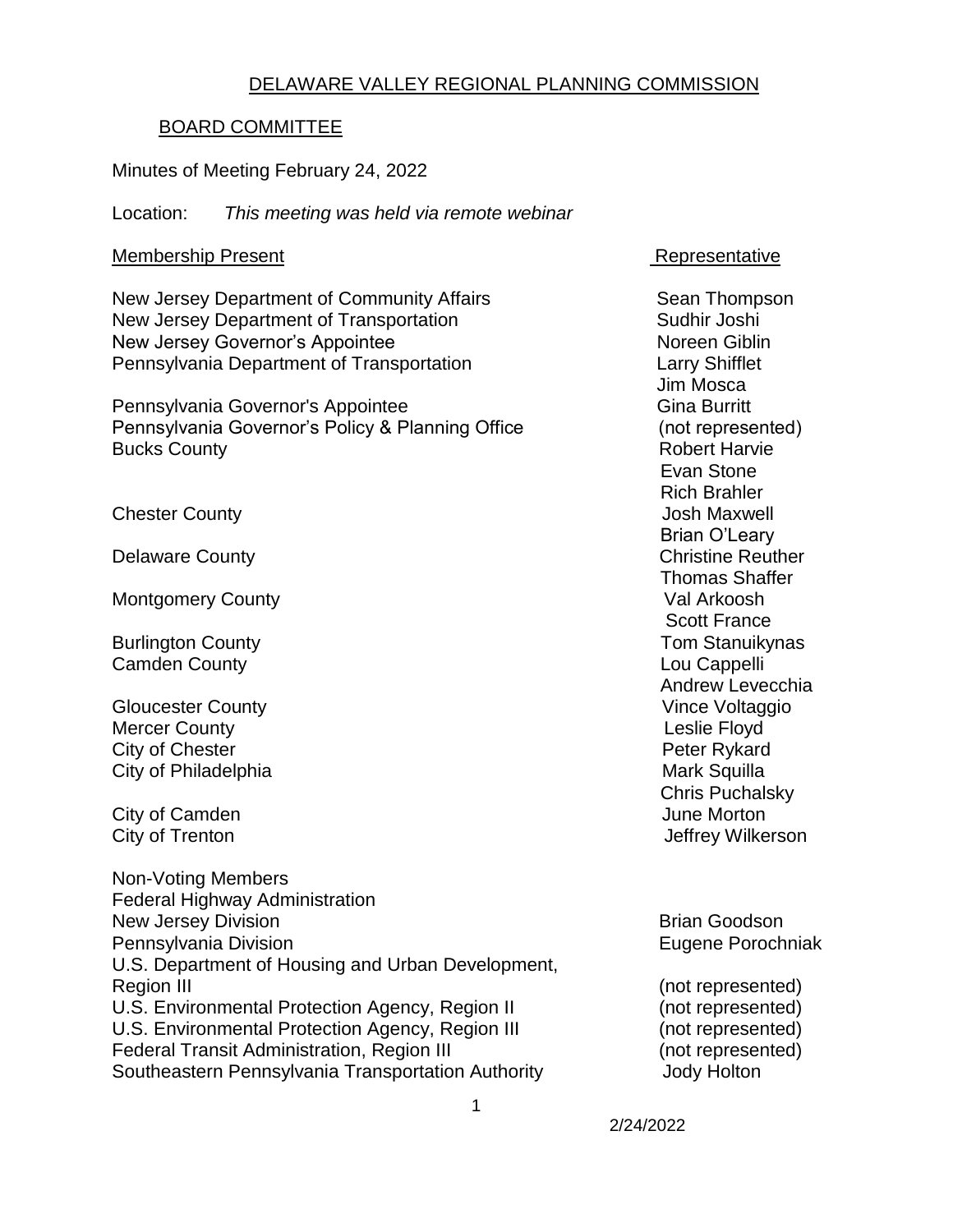New Jersey Transit Corporation **Lou Millan** Lou Millan New Jersey Department of Environmental Protection (not represented) Pennsylvania Department of Environmental Protection (not represented) Delaware River Port Authority **Tonyelle Cook-Artis Tonyelle Cook-Artis** Port Authority Transit Corporation **Rohan Hepkins** Rohan Hepkins New Jersey Office of Planning Advocacy (not represented) Pennsylvania Department of Community and Economic Development **Aliyah Stanger** Aliyah Stanger DVRPC Co-Counsel Pennsylvania Co-Counsel **Voltage Community** Pennsylvania Co-Counsel New Jersey Co-Counsel **New Jersey Co-Counsel** DVRPC Staff Barry Seymour, Patty Elkis, Karin Morris, Greg Krykewycz, Mike Boyer, Karen Cilurso, Maridarlyn Gonzalez, Alison Hastings, Kwan Hui, Najah Jackson, Elise Turner, Betsy Mastaglio, Van Doan, Andrew Svekla, Tammy DiMeo, Kevin Murphy, Jackie Davis, Tom Edinger, Linda McNeffer Derek Lombardi, Betsy Mastaglio, Spencer Gober, Ben Gruswitz, and Renee Wise. **Guests** 

PennDOT District 6 **Jonathan Korus** Jonathan Korus Montgomery County **Matthew Popek** Matthew Popek City of Philadelphia Planning Commission David Kanthor Public Participation Task Force Lucas Oshman Public Participation Task Force Mary Sandone City of Philadelphia Martine DeCamp Gloucester County **County Gloucester County Jackie Huston** 

### Call to Order - Chair's Comments

Board Chair, Lou Cappelli, called the meeting to order at 10:00 a.m. Chair Cappelli asked if there was any press in the meeting and noted that DVRPC would be recording the meeting.

Public Comments on Agenda and Non-Agenda Items

No public comments were stated.

### ACTION ITEMS

### **1. Minutes of Meeting of January 27, 2022**

The Board adopted the following motion:

 MOTION by *Mr. Shifflet, seconded by Mr. Rykard,* to approve the minutes of January 27, 2022.

Motion passed with an abstention from Mr. Maxwell (Chester County).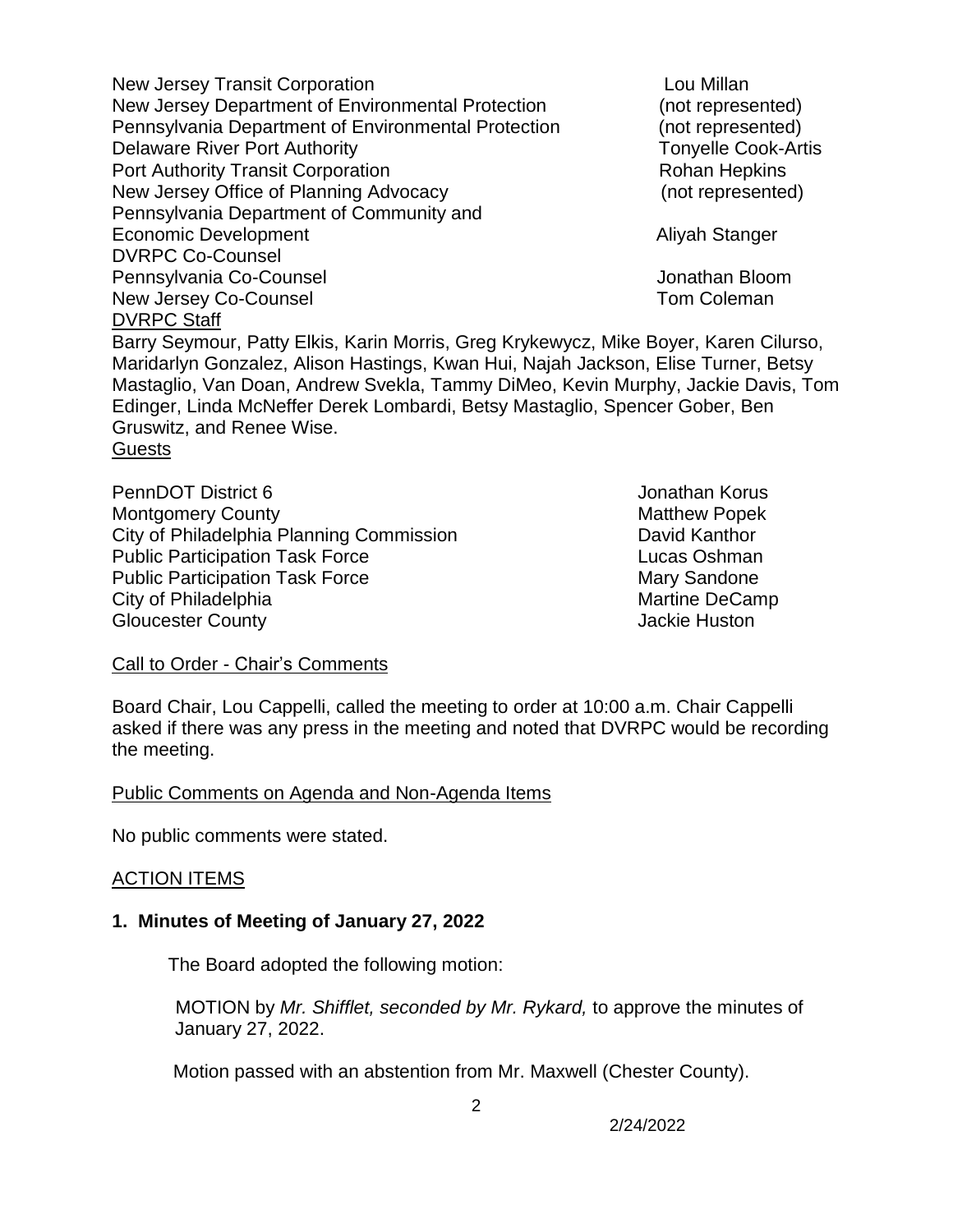# **2. Transportation Improvement Program (TIP) Actions**

Kwan Hui, DVRPC Manager, New Jersey Capital Programs, presented the following TIP actions to the Board:

# **a. NJ20-015: Pavement Preservation (DB #X51), Various Counties**

NJDOT has requested that DVRPC modify the FY2022 TIP for New Jersey by increasing the FY22 Engineering/Right-of-Way/Construction (ERC) phase by \$17.24 million (M) HWYINF from \$10.5 M (\$8.5 M NHPP/\$2.0 M STBGP-FLEX) to \$27.74 M (\$17.24 M HWYINF/\$8.5 M NHPP/\$2.0 M STBGP-FLEX). The action will also update the TIP project description by listing FY22 Pavement Preservation projects in the DVRPC region that will be funded by the full \$27.74 M. Federal Highway Infrastructure Program (HWYINF) funds are additional to the region.

Timely pavement preservation activities can enhance pavement performance, extend pavement life, improve safety, and meet road user expectations. Applying the appropriate pavement preservation treatment at the right time on the right project with quality materials and construction is a critical investment strategy to optimize infrastructure performance. Preservation treatments may include slurry seals, microsurfacing, High Performance Thin Overlay (HPTO), and Ultrathin Frictional Course (UTFC).

Following is the list of locations identified for improvements in the DVRPC region:

⁃ Route 68, Cavell Street to Route 206 and Route 206, White Pine Road to the NJ Turnpike (Burlington County): The segments are located on a critical principal arterial roadway on the National Highway System (NHS) that carries high volumes of traffic and freight.

⁃ Route 42, Route 168 (Black Horse Pike/Atlantic City Expressway) to Route 55 (Gloucester County)

⁃ Route 322, Boro Commons Drive to CR 536/CR 654 (Main St.) (Gloucester County)

⁃ Route 29, State House Complex to Route 295 (MP 3.90 – 8.82(B) in the City of Trenton and Ewing Township in Mercer County: The NJDOT Pavement Management System has identified this segment to be severely deteriorated and has reached the critical stage at which it needs to be preserved to avoid more severe deterioration and avoid or reduce future major rehabilitation costs.

# Financial Constraint:

Financial constraint will be maintained as HWYINF funds are additional to the region.

Favorable recommendation was received from the Regional Technical Committee.

The Board adopted the following motion: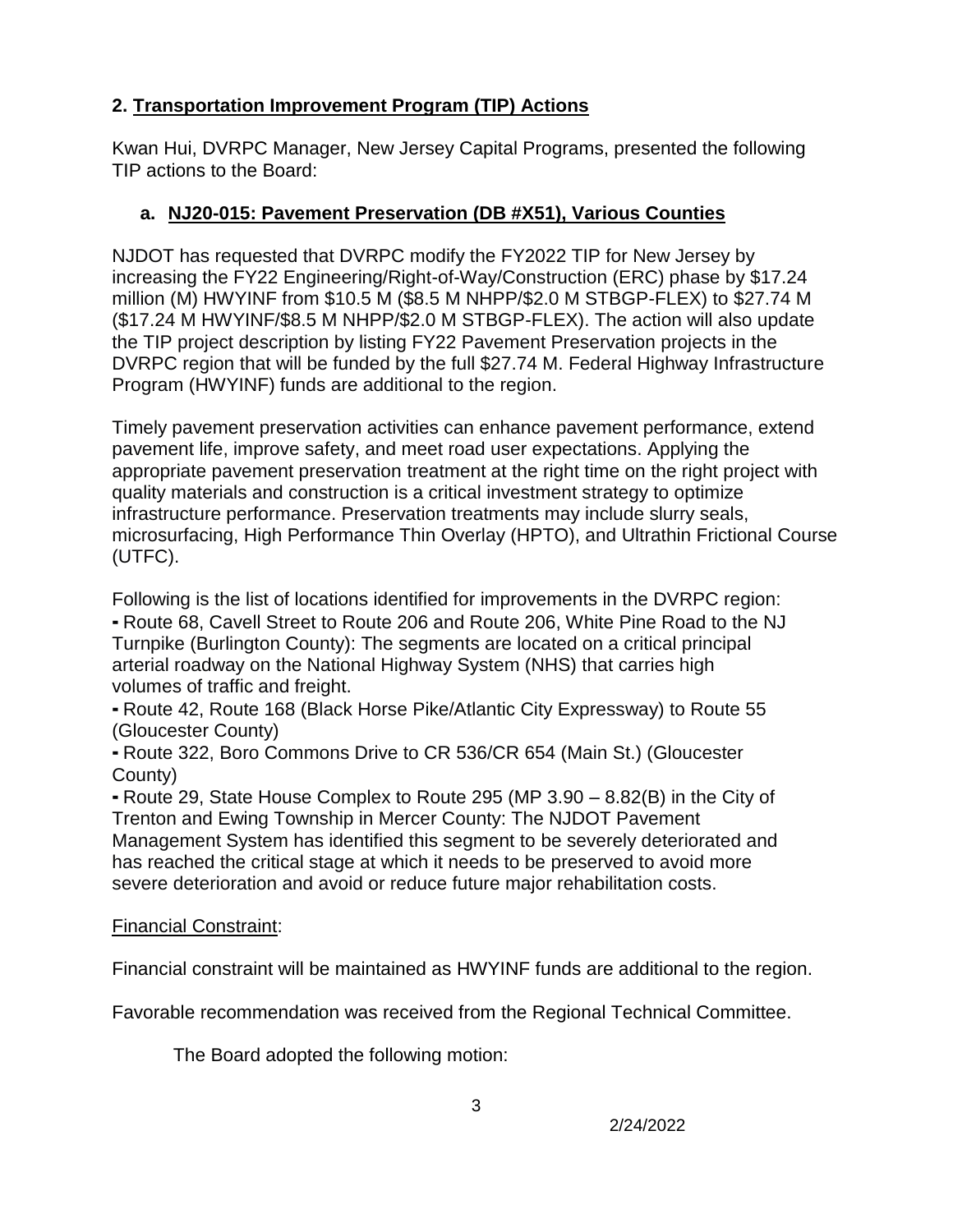MOTION by *Mr. Thompson, seconded by Mr. Stanuikynas ,* to approve TIP action

NJ22-015, NJDOT's request that DVRPC modify the FY2022 TIP for New Jersey by increasing the FY22 Engineering/Rightof- Way/Construction (ERC) phase by \$17.24 million (M) HWYINF from \$10.5 M (\$8.5 M NHPP/\$2.0 M STBGP-FLEX) to \$27.74 M (\$17.24 M HWYINF/\$8.5 M NHPP/\$2.0 M STBGP-FLEX). The action will also update the TIP project description by listing FY22 Pavement Preservation projects in the DVRPC region that will be funded by the full \$27.74 M.

Motion passed. All votes were cast in favor of the motion.

# **b. PA21-67: Projects of Significance Program (MPMS #115472), SEPTA**

SEPTA has requested that DVRPC amend the FY2021 TIP for Pennsylvania by adding a new project, 19th & 37th Street Trolley Station Improvements Accessibility, Rehabilitation, and Modernization, to the Projects of Significance Program, MPMS #115472, in the amount of \$41,347,000 (\$15,000,000 RAISE/\$25,497,000 State 1514/\$850,000 LOC) for the Engineering, Right-of-Way, and Construction (ERC) phase in FY22. The Rebuilding American Infrastructure with Sustainability and Equity (RAISE) funds are additional funds to the region.

On November 19, 2021, the United States Department of Transportation announced that SEPTA's 19th & 37th Street Trolley Station Improvements Accessibility, Rehabilitation, and Modernization project had been selected for a capital grant award under the FY2021 RAISE program. This project will include improvements to the 19th and 37th Street stations of the Philadelphia trolley subway to make them fully accessible, bring them into a state of good repair, and serve as early action for SEPTA's Trolley Modernization program.

SEPTA's Projects of Significance program are projects that identify key initiatives in meeting the region's transportation needs, accommodating the growing economy, and addressing traffic congestion. These projects will permit increases in transit capacity and improved service quality, while generating additional tax revenues and promoting job growth across the region. Projects of Significance include the King of Prussia Rail project to provide an extension of the Norristown High Speed Line (NHSL) to King of Prussia, and the Trolley Modernization project to provide for the acquisition of modern and accessible light rail vehicles to replace the current fleet which serve City Transit and Suburban Transit Routes, and associated infrastructure upgrades.

## Financial Constraint:

Financial constraint will be maintained by making adjustments to other existing TIP projects whose schedules or costs have changed, and the RAISE funds are additional funds to the region. All projects listed contribute to fiscal constraint.

DVRPC Executive Director Barry Seymour noted that there were five comments received in support of this action. Those comments can be found on DVRPC's website.

Favorable recommendation was received from the Regional Technical Committee.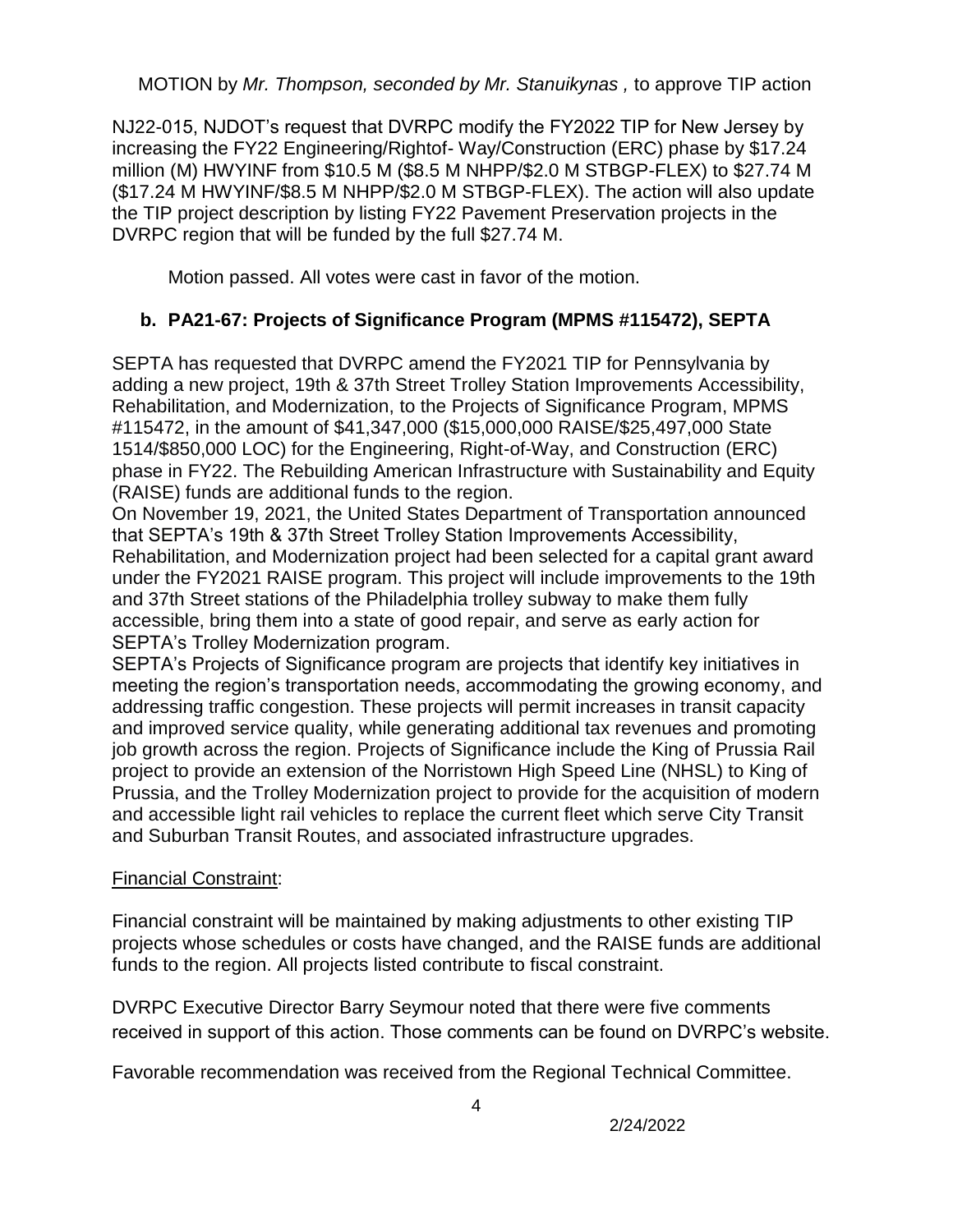The Board adopted the following motion:

MOTION by *Ms. Arkoosh, seconded by Ms. Burritt,* to approve TIP action:

PA21-67, SEPTA's request that DVRPC amend the FY2021 TIP for Pennsylvania by adding a new project, 19th & 37th Street Trolley Station Improvements Accessibility, Rehabilitation, and Modernization, to the Projects of Significance Program, MPMS #115472, in the amount of \$41,347,000 (\$15,000,000 RAISE/\$25,497,000 State 1514/\$850,000 LOC) for the Engineering, Right-of-Way, and Construction (ERC) phase in FY22. The Rebuilding American Infrastructure with Sustainability and Equity (RAISE) funds are additional funds to the region.

Motion passed. All votes were cast in favor of the motion.

# **3. Transportation Performance Management Transit Assets Targets and Update**

Mike Boyer, DVRPC Director of Regional Planning, explained that federal legislation requires state departments of transportation, transit operators, and metropolitan planning organizations (MPOs) to establish and use a performance-based approach for transportation decision-making to achieve national transportation goals. This includes tracking performance measures, setting data-driven targets, and selecting projects to help meet those targets in five areas: Roadway Safety, Bridge and Pavement Condition, System Performance, Transit Assets, and Transit Safety. The region's three Tier 1 transit operators (SEPTA, NJ TRANSIT, and DRPA/PATCO) have recently updated their targets for Transit Assets. The performance under each area, as well as a recommendation for regional action on the targets were presented.

Jody Holton, SEPTA, thanked Mike and DVRPC for putting this together.

Favorable recommendation was received from the Regional Technical Committee.

The Board adopted the following motion:

MOTION by *Ms. Reuther, seconded by Mr. Puchalsky,* that the Board agrees:

To be consistent with the respective SEPTA, NJ TRANSIT, and DRPA/PATCO annual Transit Assets targets, and will support the transit operators' efforts at achieving those targets.

Motion passed. All votes were cast in favor of the motion.

# **PRESENTATION ITEMS**

# **4. DVRPC Regional Housing Initiative**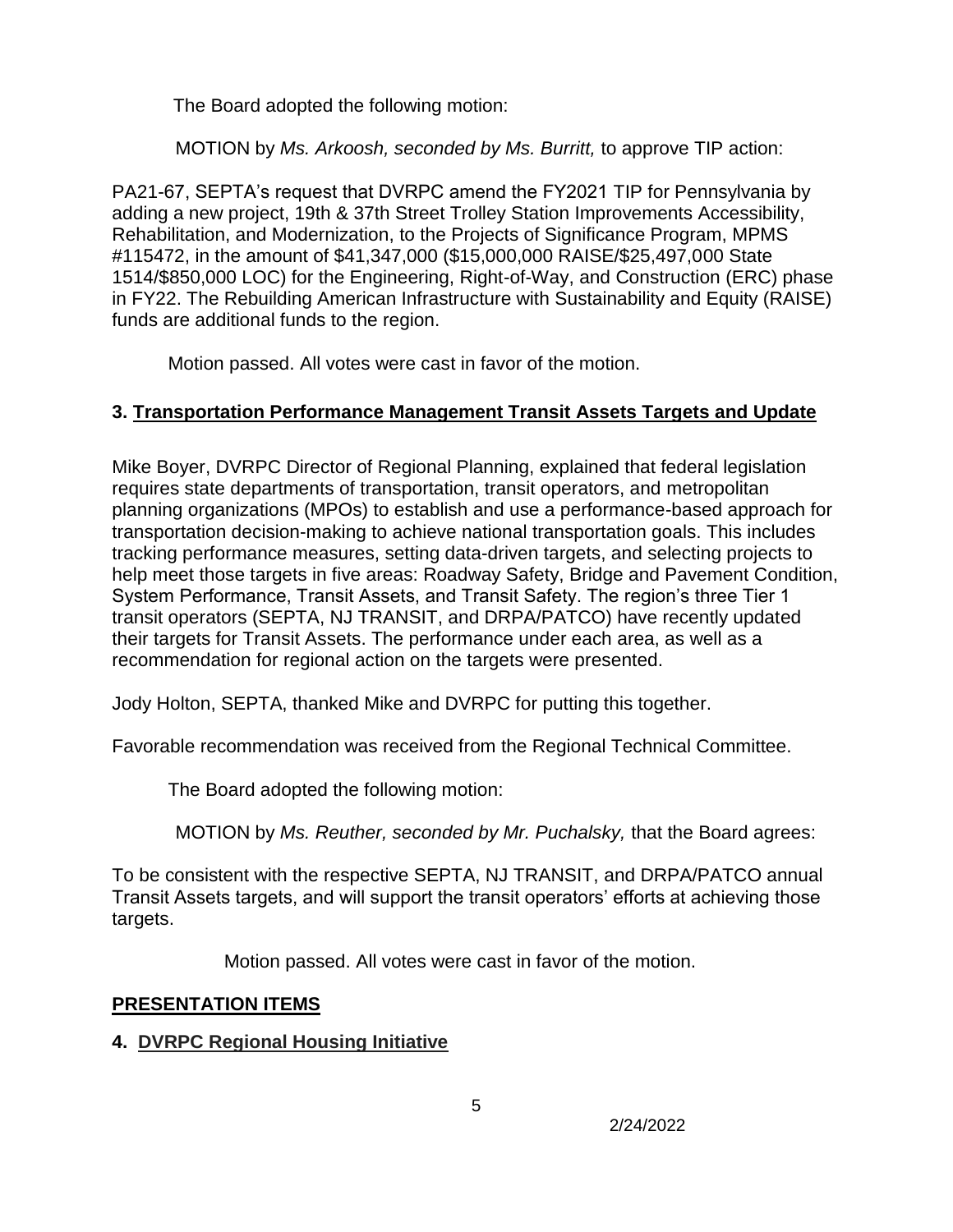Andrew Svekla, DVRPC Manager, Smart Growth, explained that DVRPC has recently kicked off a multiyear, collaborative planning effort designed to identify and evaluate strategies that can be used to preserve and promote affordable and workforce housing in Greater Philadelphia. This presentation reviewed the project team's preliminary findings and discussed how Board members can participate in this effort.

# **5. Update on Public Participation Task Force**

Maridarlyn Gonzalez, DVRPC Public Participation Planner, explained that DVRPC's Public Participation Task Force (PPTF) recently brought on new members to complete the 2022 membership. The mission of the Task Force is to provide ongoing access to the Greater Philadelphia region's planning process and empower resident involvement. Members are given a platform to learn more about upcoming projects, provide feedback on planning practices, and test out public outreach strategies. For more details about the PPTF, visit [http://www.dvrpc.org/Committees/PPTF/.](http://www.dvrpc.org/Committees/PPTF/)

DVRPC Executive Director Barry Seymour noted that Shoshana Akins and Maridarlyn Gonzalez have done a great job convening this group and that we are very pleased with how the process is run.

# **DISCUSSION ITEMS**

# **6. One Minute Reports**

Sudhir Joshi, NJDOT, reported that New Jersey local aid has announced \$5.5 million in grants in the DVRPC region. Transit village grants were announced January 31, Safe Streets to transit was announced February 15, and Bikeways was announced February 16.

Noreen Giblin, New Jersey Governor's Authorities Unit, noted that she is stepping in for her colleague Janice Venables and thanked everyone for their work on today's meeting.

Larry Shifflet, PennDOT, reported that the Senate budget hearing is happening today and the House budget hearing is taking place on the  $28<sup>th</sup>$ .

Val Arkoosh, Montgomery County, reported that the county is receiving \$161 million in American Rescue Plan act funding or ARP funding. The county is committed to utilizing this funding in a bold, innovative, equitable manner. We plan to listen to our residents, community partners, research best practices, and leverage other resources to create impactful initiatives, investments and infrastructure improvements that will have long term measurable and sustainable impact. The county is committed to economic recovery, supporting our social safety net and repairing and improving our county infrastructure. The public will be able to follow along on these initiatives and expenditures through the open gov platform and we will be able to see how these programs are developed and how these investments will provide a positive impact for the county. Following a week of town halls, the county will be opening its public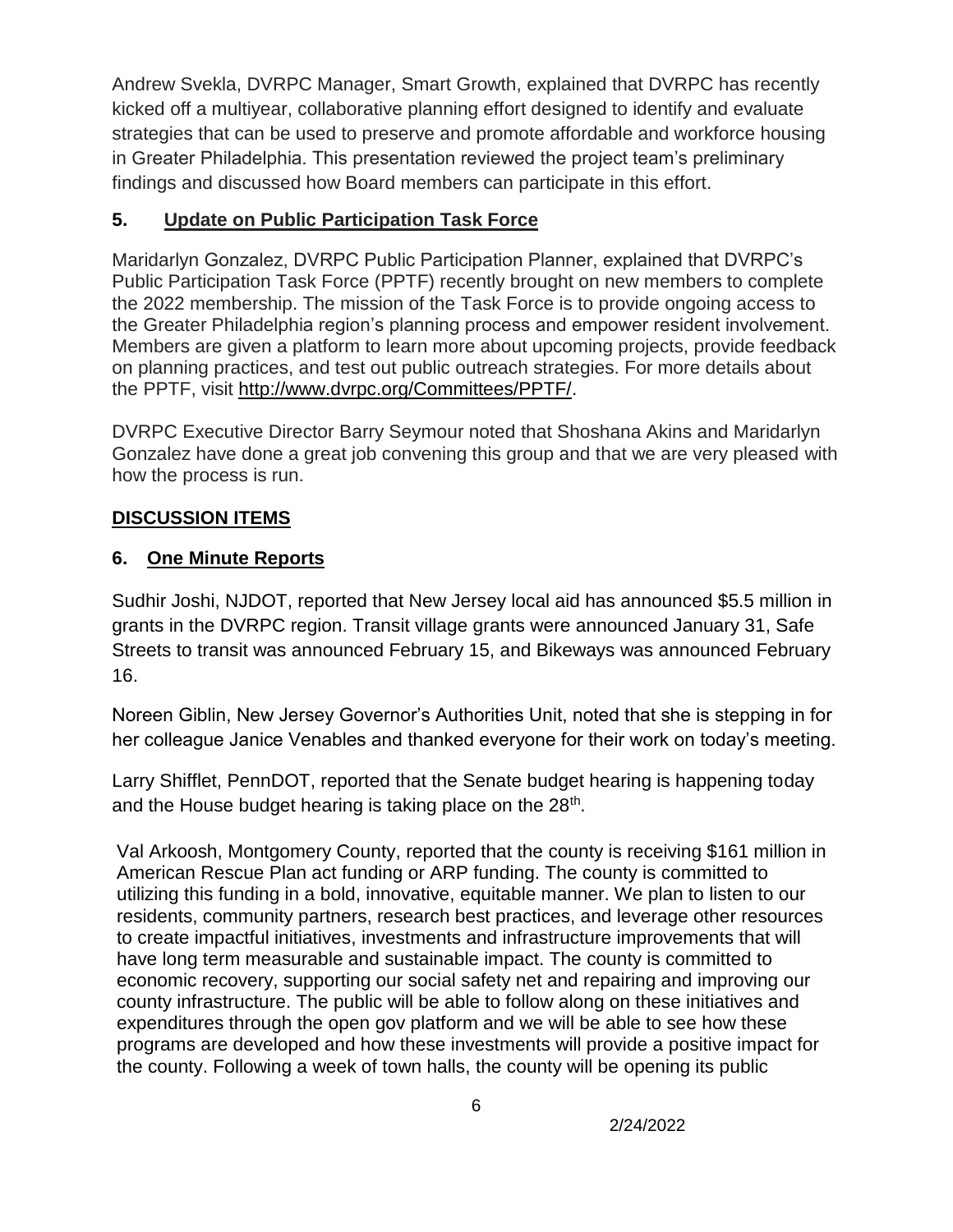submission process for projects and ideas to utilize our full allocation of ARPA dollars this Monday February, the 28th. We will be accepting everything from full program and project proposals to simple ideas that people think would help move our communities forward but may not yet have a full vision for implementation. Part of the goal of our team is to help bring really great ideas to life. Anyone or any organization may apply and we have a new recovery office that is now fully staffed who will evaluate, research, and score the submissions. The recovery office is charged with having a draft plan for community feedback in May, with final plan adoption in June and project implementation, beginning in July. We set our priorities and are guided by the federal legislation, but we want this to be a groundbreaking example of public participation and inclusion in the use of transformative funding. If anyone would like to learn more please go to Montgomery County's website.

Chris Puchalsky, City of Philadelphia, reported that there are some transitions in the leadership of the Indego bikeshare program and that Waffiyyah Murray has taken over.

Peter Rykard, City of Chester, thanked DVRPC and PennDOT for installing the new US 13 signs throughout the city of Chester and the designation of the new US 13 businesses along the old US 13.

Jody Holton, SEPTA, reported that SEPTA has put out an amendment to the FY22 capital budget online and there will be a public hearing about this on March 3. That amendment is for the addition of \$95 million from the bipartisan infrastructure law. Funds are being added to three program areas; projects of significance with the RAISE grant you heard about today, \$25 million to State of Good Repair projects, and \$30 million to ADA station projects. These will allow us to move forward with design and (especially the ADA station projects) and help us become eligible for the all Stations Accessible program that is competitive in the coming years through that new bipartisan infrastructure law. We will be having our typical public hearings on our FY23 capital budget and 12 year Program in May, and that will include additions that will be programmed over that 12 year period. For right now we need to do an amendment to get these funds allocated and moving forward in this current fiscal year.

Lou Millan, NJ Transit, reported that regarding transit ridership, NJ Transit's local buses are the real hero, carrying about 77 percent of the ridership that it was before the pandemic, with overall bus ridership at around 70 percent. For the other modes light rail is roughly about 60 percent, with Access Link at 64 percent. The commuter rail is at about 26 percent. For commuter rail things change a lot and we do expect that we will see that number recover as the weather improves.

Rohan Hepkins, PATCO, commented that PATCO is a very unique animal in that it is quasi commuter rail and high speed rail. PATCO's ridership was up to about 44 percent before the Omicron variant and now things are inching up to 39 percent or so. PATCO is hoping to recapture market share by doing some unique things. Hopefully some of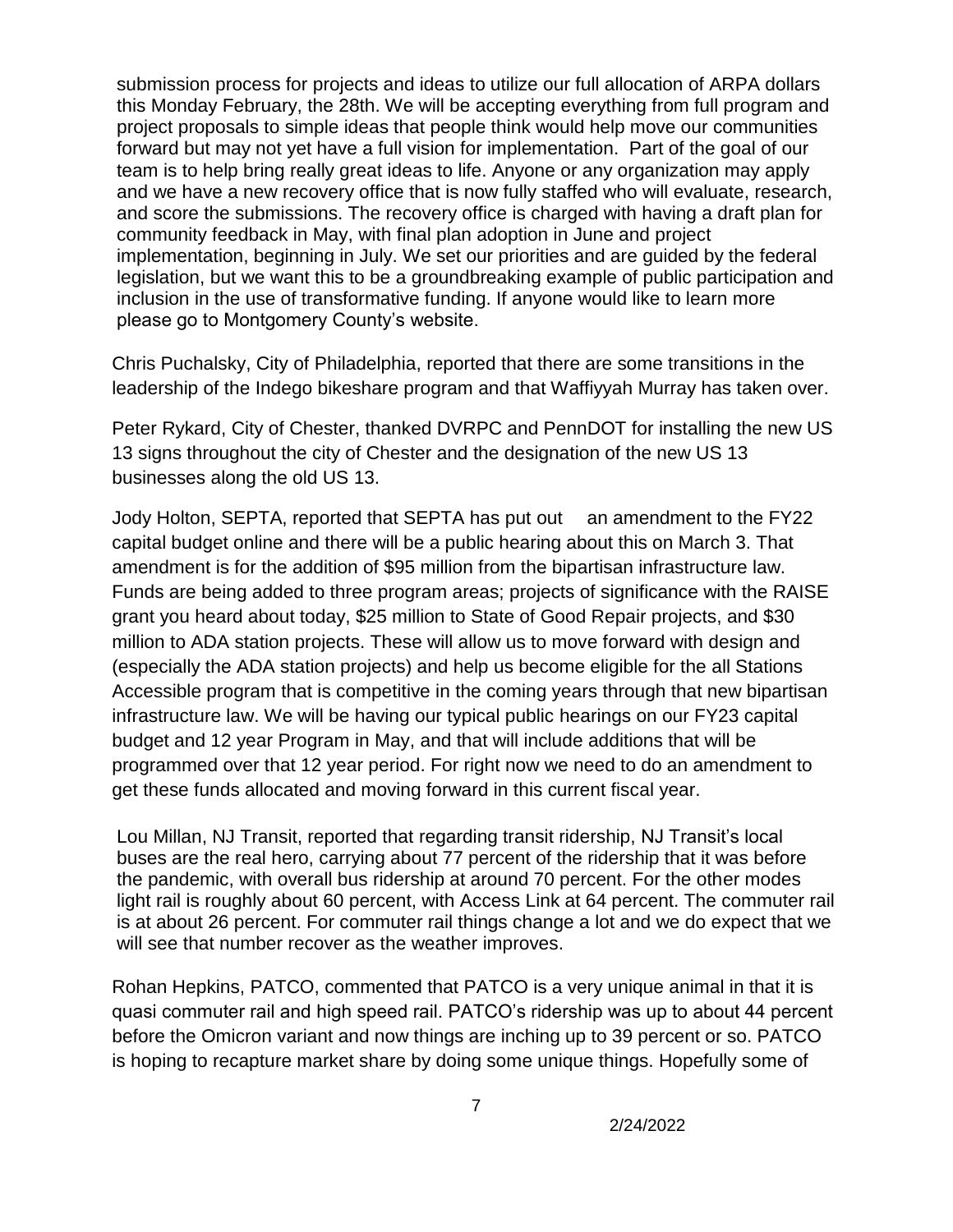these committees that we are on can help strategize on more of a regional approach and brainstorm.

Aliyah Stanger, PA DCED, reported that the DCED has a new program open for all 67 counties; the Statewide Local Share Account program. The parameters are rather broad and public projects must be in the public interest. There is \$145 million available and the maximum award is \$1 million. Counties, EDAs, RDAs, and municipalities are all eligible applicants. This program came about rather quickly and applications are due on March 15. This will be an annual program and it does lend itself really well to smaller infrastructure projects. The funding decisions will be made by the CFA not by DCED.

## **7. Executive Director's Report**

## a. IIJA Updates

Mr. Seymour reported that the Commission is doing what we can to share information, competitive grant applications, and support your individual applications. We have internal team meetings regularly, and are having pre-meetings before the RTC to discuss this. Mr. Seymour introduced Mike Boyer, DVRPC Director of Regional Planning, to further discuss the IIJA.

Mr. Boyer explained The Infrastructure Investment and Jobs Act (IIJA), which is also being referred to as the Bipartisan Infrastructure Law (or BIL), was signed into law back on November 15. The \$1.2 trillion bill reauthorizes the nation's surface transportation and drinking water and wastewater legislation, but also includes an additional \$550 billion in funding for new programs in transportation, energy transmission, resilience, broadband, and others. Approximately half of the new funding goes to the U.S. Department of Transportation programs over the next five years. The bill focuses on making investments that will address equity, sustainability, resilience, climate change, safety, and asset condition – identical to the principles and key goals in the recently adopted Connections 2050 long-range plan. There is a really nice alignment in policy between the region and the funding; which we are hoping the grant reviewers note.

The IIJA expands eligibility and changes some policy requirements in legacy programs, and it establishes several new formula-funded and discretionary programs. Since so much funding in the new bill is tied to competitive program funding, we want to make sure that this region is in the best position to get some of that funding. And that is why the new bill was a focus on this past year's Board Retreat and follow-up Board Policy Committee meeting. DVRPC has taken some additional steps to better position the region to be competitive. First, we have convened an internal action team of staff from various disciplines (including capital programs, project implementation, environmental, energy, safety, smart growth, etc.). One area of focus is on helping communities without adequate resources obtain funding and I anticipate being able to report more on that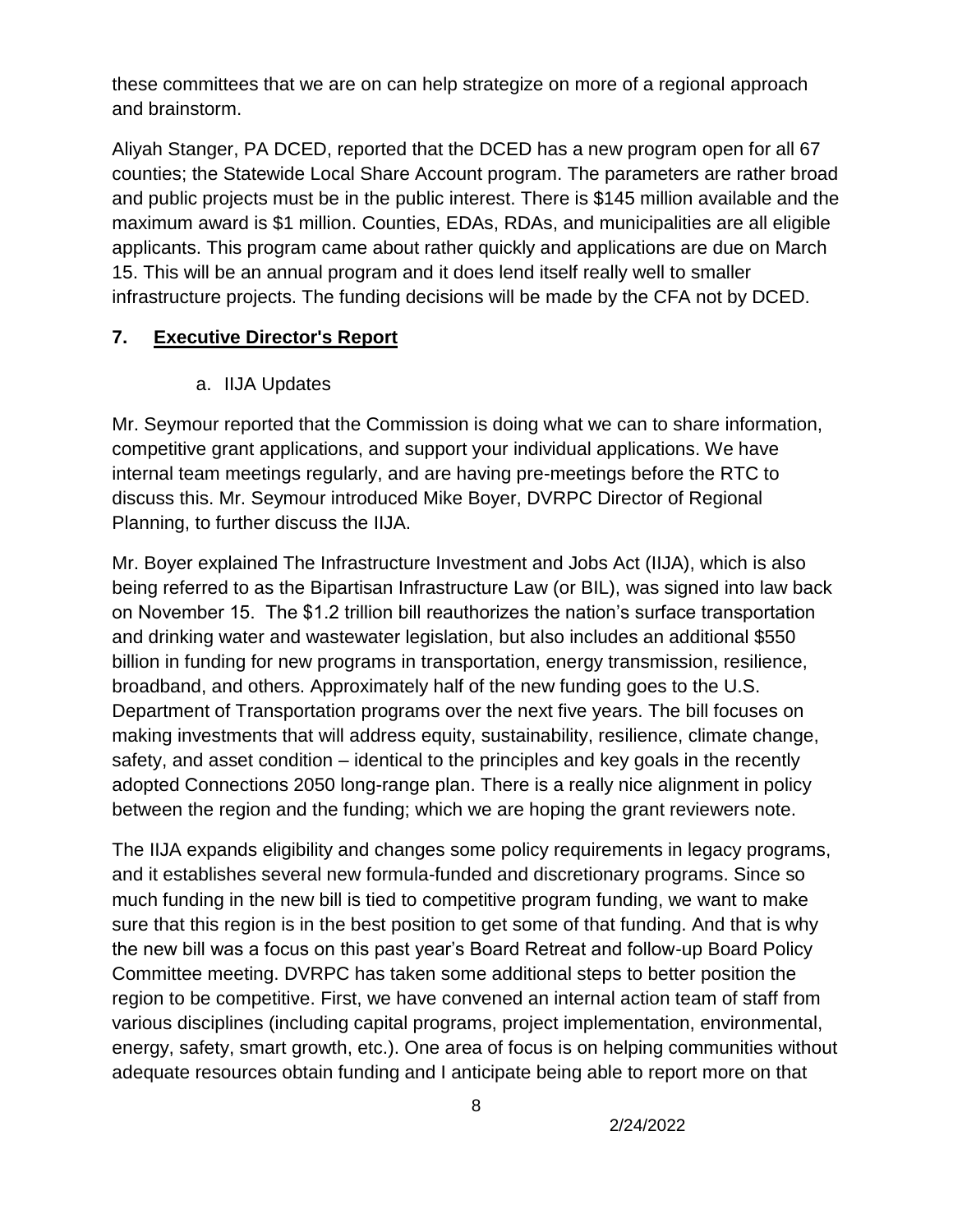during my next update. We have also begun hosting a monthly working group meeting before the RTC meeting to provide updates, but more importantly to keep information and conversation ongoing between various members.

Mr. Boyer encouraged Board members to check out our IIJA webpage frequently since we are updating it on a regular basis. Besides the latest news and releases, it also includes background information and more detailed information on some of the new competitive programs, as well as resource links. You can sign-up to receive a notification when we have updated the webpage with new NOFO releases as well. We are expanding the site to include new competitive programs in broadband, drinking water, energy, and environmental programs.

Some recent and upcoming releases / NOFOs include:

January 28's NOFO for the RAISE program (formerly Tiger) with a total of over \$1.5 billion in available funding for a wide variety of projects; this is a doubling of last year's funding. This is an extremely competitive program, with a 10:1 request to available funding ratio for last year's round. Two additional evaluation criteria this year are mobility and community connectivity. The application deadline for this is April 14 and selections will be announced in August.

February 10's Guidance for Building EV Chargers Across America was released and this is for the formula funding not the competitive round. Sean Greene, who leads our EV Infrastructure work, met with DVRPC's Sustainability Committee last Friday to work on identifying appropriate locations to build out the EV corridors.

This week saw the release of the Port Infrastructure to Strengthen Supply Chains NOFO for \$450 million in competitive grants to help ports expand capacity and improve the movement of goods through supply chains. Applications are due by May 16th.

Next Week we anticipate the release of a joint NOFO for MEGA and INFRA. MEGA is the National Infrastructure Project Assistance program and will provide Federal assistance to large highway, public transportation, freight and intercity passenger rail, and port projects. INFRA is the Infrastructure for Rebuilding America discretionary grant program.

In late February or early March, the FY 22 Low-No-Emissions Bus Program (\$5B) and Buses/Bus Facilities Competitive Grant Program NOFO is expected to be released.

Mr. Boyer noted that DVRPC is here as a resource for IIJA, whether it is advising on matching project objectives to program criteria and aligning with the best funding programs or providing letters of support which are needed for many of the programs. We can also assist in identifying and convening a coalition of support around regional initiatives to apply for funding. Two great candidates that come to mind are completing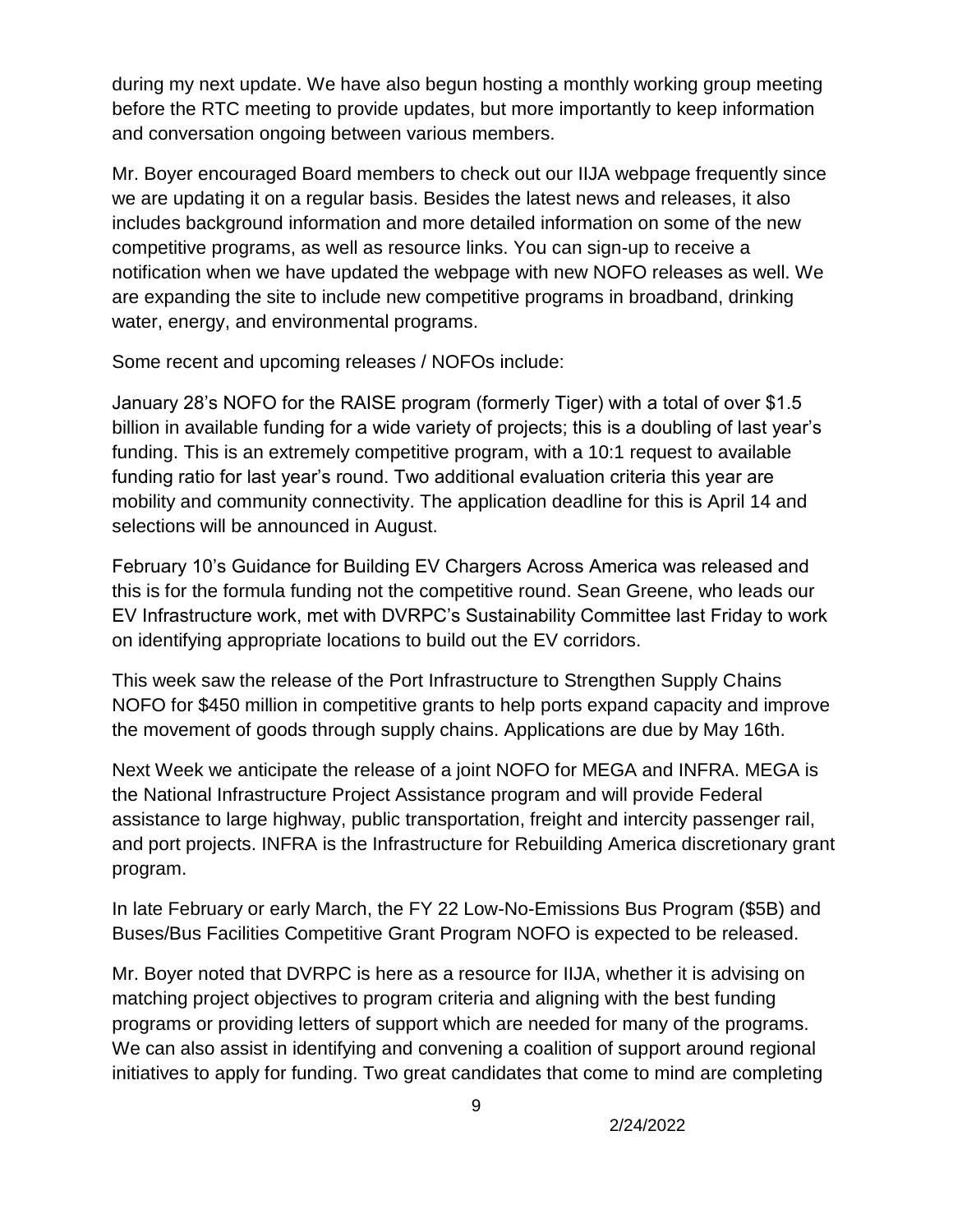the Circuit Trails Network, and EV Infrastructure. Regional applications have traditionally had much more success in competitive grant programs and this bill seems to be set up similarly. USDOT is always looking to get the biggest bang for their buck, especially if it helps fulfill a regional vision. Mr. Boyer encouraged Board members to reach out and noted that Sean Greene is our point person for this.

b. Return to Office and Meetings

Mr. Seymour noted that many of us are finding our way back to the office even though we have not yet hosted any meetings here. In the city of Philadelphia there is still a mask requirement for indoor gatherings and we have a vaccine mandate for our staff in our office. We have been following and are very encouraged by the trends over the last month and looking back to January 8 the number of COVID cases was 250 per 100,000 in Philadelphia, and as of today, it is 11 per 100,000. We are not completely out of the woods yet, but it seems like we can see the light through the trees. Mr. Seymour conducted a poll to assess Board members feelings around when they feel comfortable for us to host a meeting back in person. After conducting the poll and assessing the results Mr. Seymour noted that the plan will be to conduct the April 28 Board meeting as a hybrid meeting with an in-person option and more details will follow.

c. PA Local Transportation Funding Options Bill

Mr. Seymour called the Pennsylvania county's attention to a recent bill that representative Hennessey is reintroducing around local transportation funding options. There is a little bit of change from the last one and once more information is available we will get that out to the Pennsylvania counties.

The following committee reports were provided for the Board's review:

- (1) Regional Technical Committee
- (2) Healthy Communities Task Force and Futures Group
- (3) Healthy Communities Safety Task Force

# OLD BUSINESS

No old business was stated.

NEW BUSINESS

No new business was stated.

There being no further business, the meeting was adjourned at 11:17 a.m. on a

MOTION by *Mr. Thompson, seconded by Ms. Floyd,* to adjourn the Board meeting and move into the Executive Committee meeting.

10